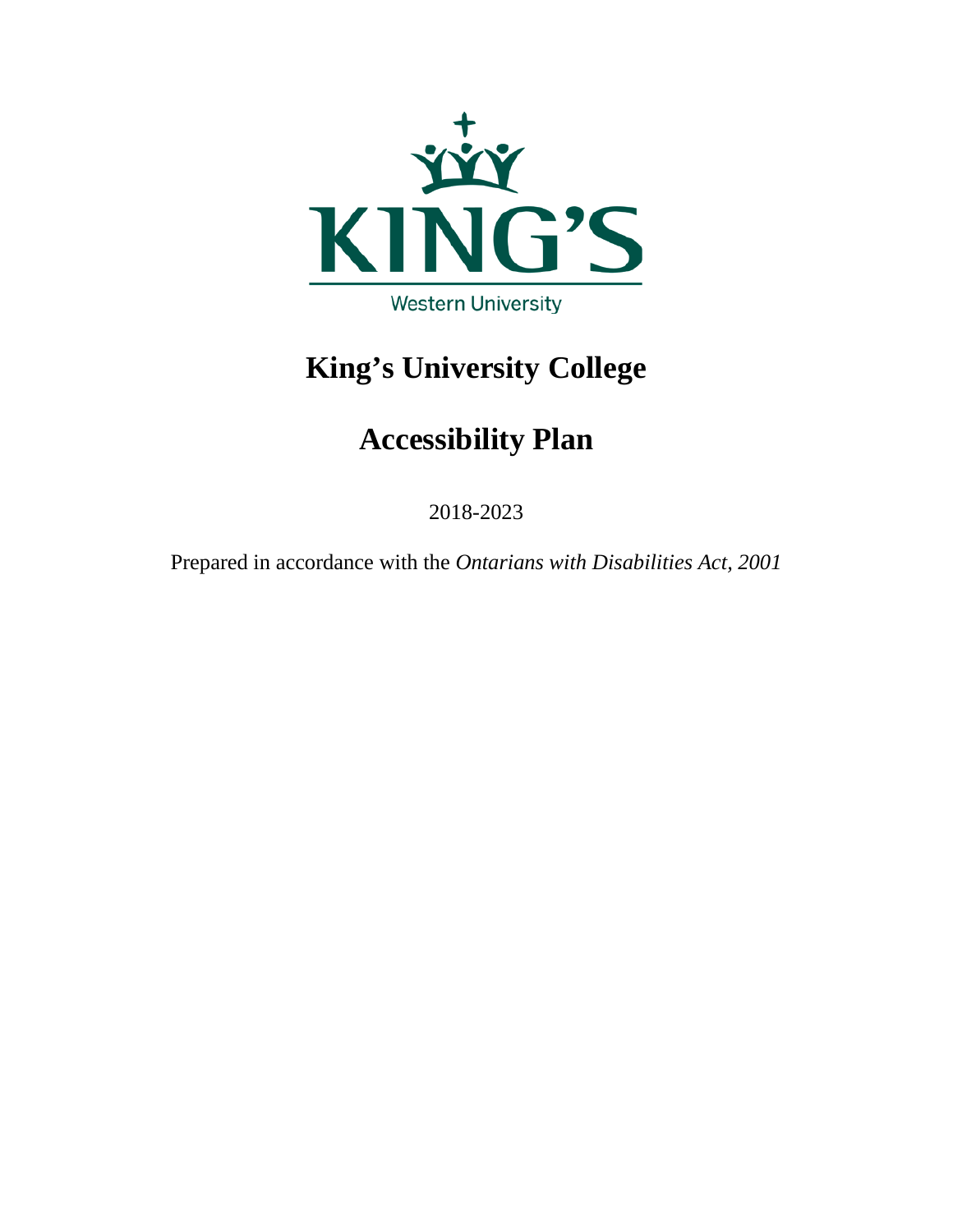# **Table of Contents**

| Objectives. 133 |  |
|-----------------|--|
|                 |  |
|                 |  |
|                 |  |
|                 |  |
|                 |  |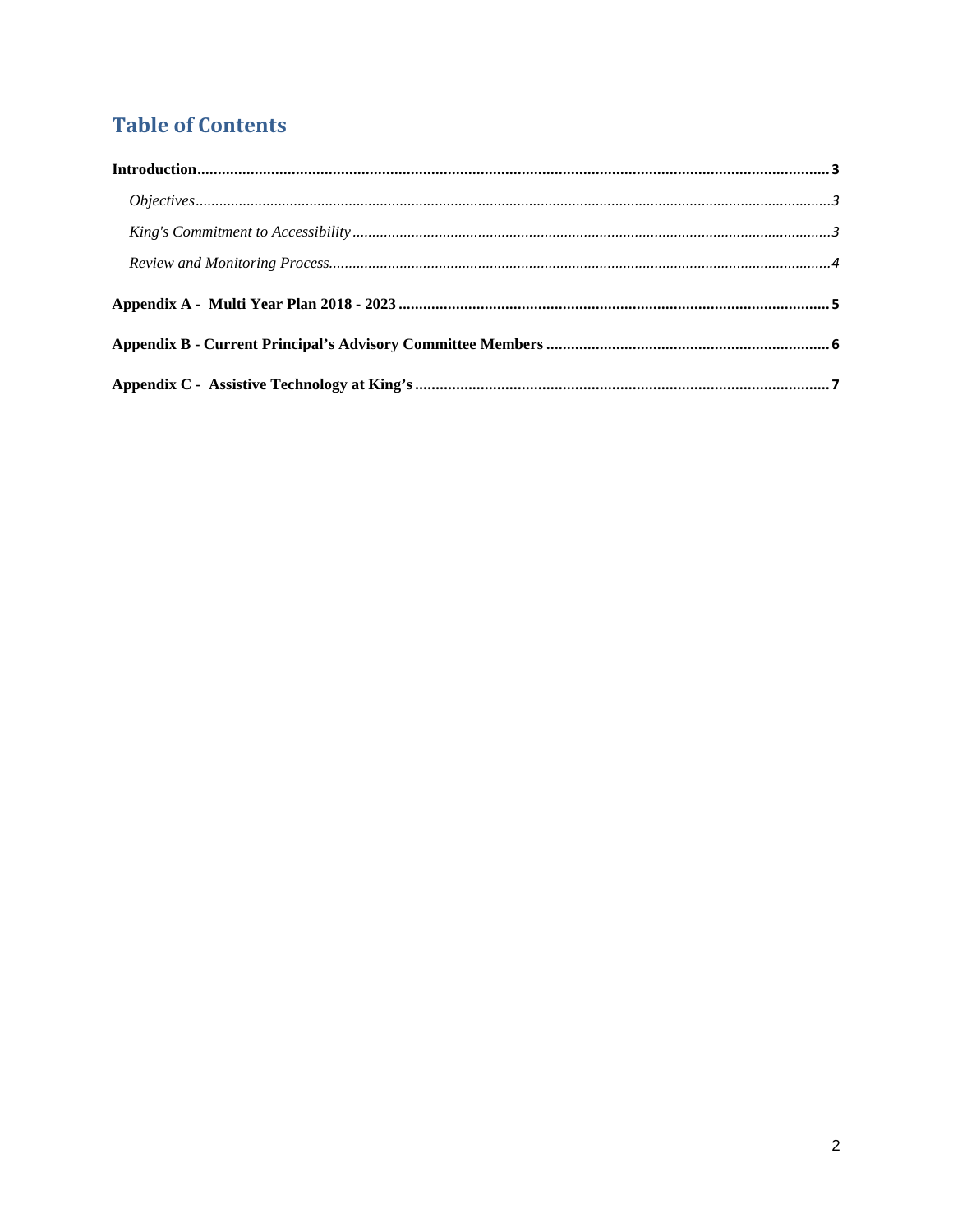### <span id="page-2-0"></span>**Introduction**

In December 2001, Ontario passed the *Ontarians with Disabilities Act, 2001* (the "Act"). The purpose of the Act is to improve opportunities for persons with disabilities and to provide for their involvement in the identification, removal and prevention of barriers to their full participation in the life of the province. The Act mandates that every university prepare a multiyear accessibility plan, and update it yearly.

One of the requirements of the *Accessibility for Ontarians with Disabilities Act,* 2005 is the preparation of this report. King's University College has reported on its compliance with the Customer Service Standard under the *Accessibility for Ontarians with Disabilities Act, 2005* ("AODA"). As required by legislation King's files compliance reports with the government.

#### **The following accessibility plan is prepared in accordance with the** *Ontarians with Disabilities Act***, 2001**.

#### <span id="page-2-1"></span>**Objectives**

The purpose of this accessibility plan is to document barriers to accessibility that have been removed to date and identify those barriers that will be removed in the coming year. The plan will also identify *how* the barriers will be removed and present a plan for preventing the development of new barriers. Plans must be made public and accessible to allow for input from the broader community.

#### <span id="page-2-2"></span>**King's Commitment to Accessibility**

King's University College at The University of Western Ontario is committed to recognizing the dignity and independence of all faculty, staff, students and visitors. King's seeks to ensure that persons with disabilities have genuine, open and unhindered access to the College's services, facilities, accommodation, employment opportunities, buildings, structures and premises. The College is committed to ongoing improvements to accessibility in its premises and facilities as required by law, as well as to the services offered to customers, employees, volunteers and members of the general public.

#### *Any documents required by these regulations are available, in accessible formats, upon request from Human Resources, [HR@kings.uwo.ca](mailto:HR@kings.uwo.ca) (519)433-3491.*

King's University College is also committed to accessibility planning under the Act. Through the formation of the *Principal's Accessibility Advisory Committee*, King's has committed itself to meeting its obligations under the Act, as well as to achieving the following goals:

- Identify and understand structures, laws, rules, policies, programs, practices and services applicable to the organization regarding accessibility and barriers to access that people with disabilities may encounter.
- Develop, implement and follow up on an accessibility plan which identifies and prioritizes barriers needing to be addressed and to develop an annual action plan to eliminate those barriers.
- Create a culture of accessibility at King's.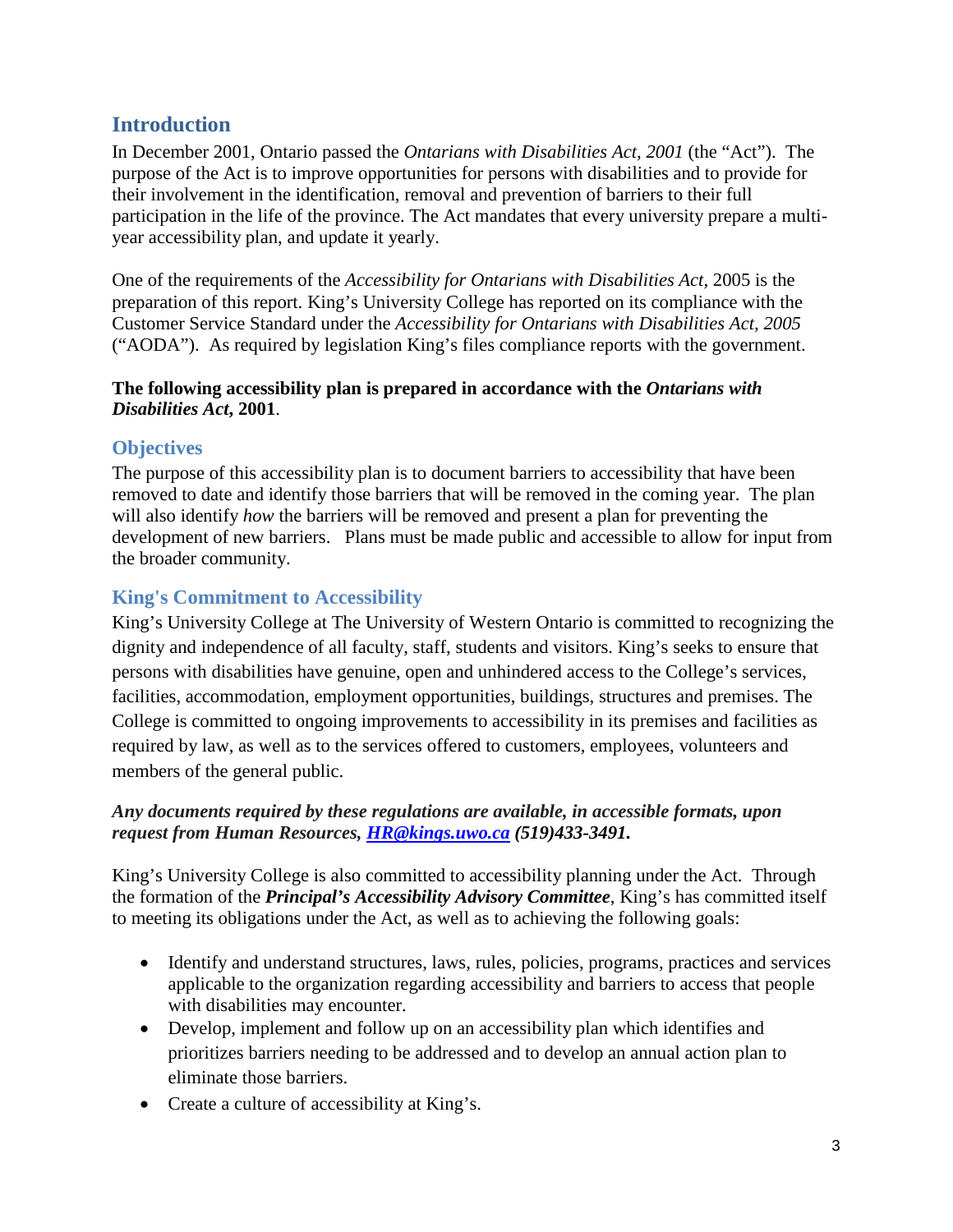• Communicate all policies and plans to the King's community and to ensure they are trained on accessibility issues.

#### <span id="page-3-0"></span>**Review and Monitoring Process**

The Principal's Accessibility Advisory Committee's role is to assist in identifying and addressing barriers on the King's campus. The group will continue to focus on finding a reasonable and timely resolution to accessibility concerns and to continue to address accessibility issues. The group will meet semi-annually, or as often as needed.

By December 31 of each calendar year an annual update of completed tasks can be found on the Accessibility Website.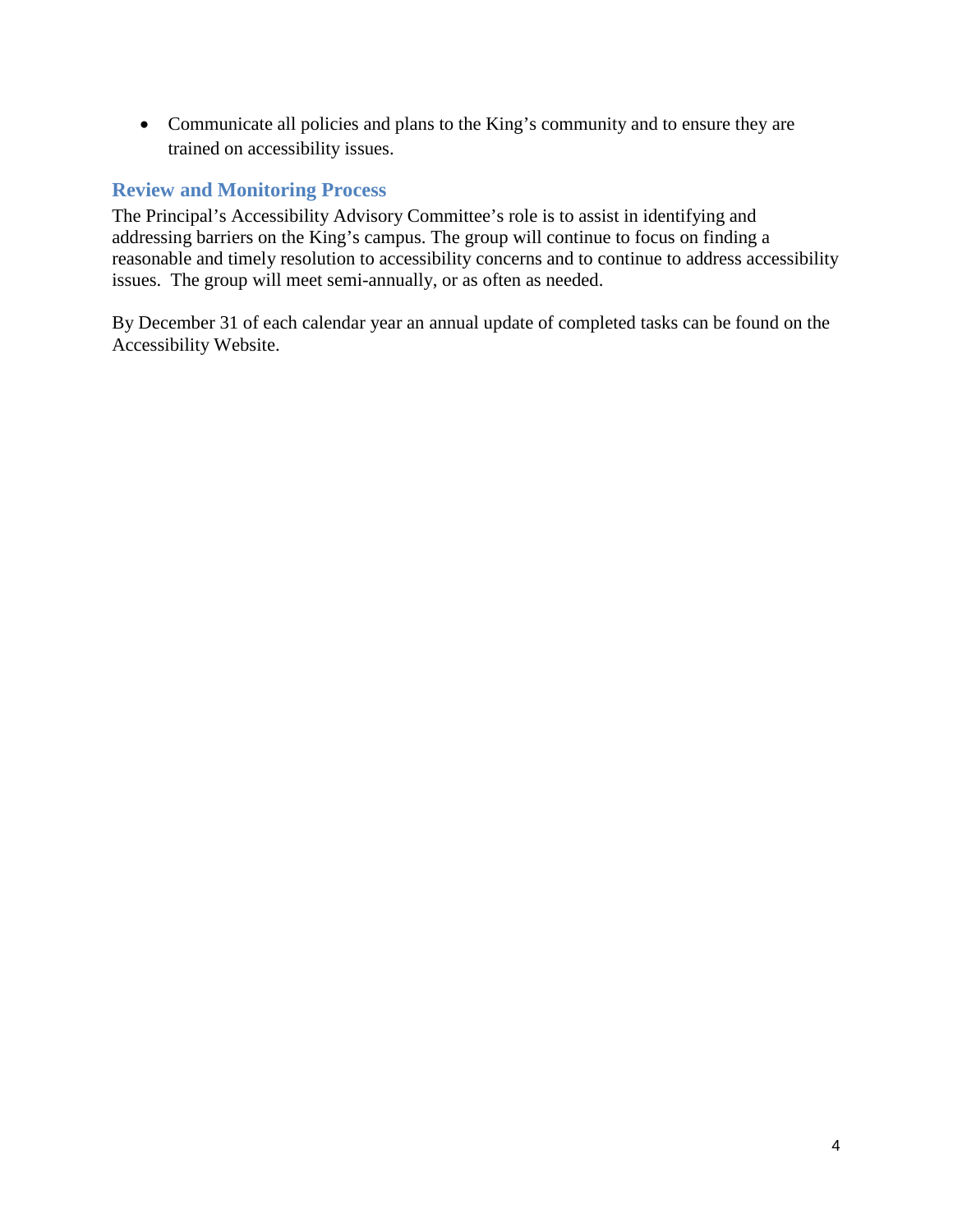## **Appendix A**

<span id="page-4-0"></span>**Multi Year Plan Updates (Attached Separately)**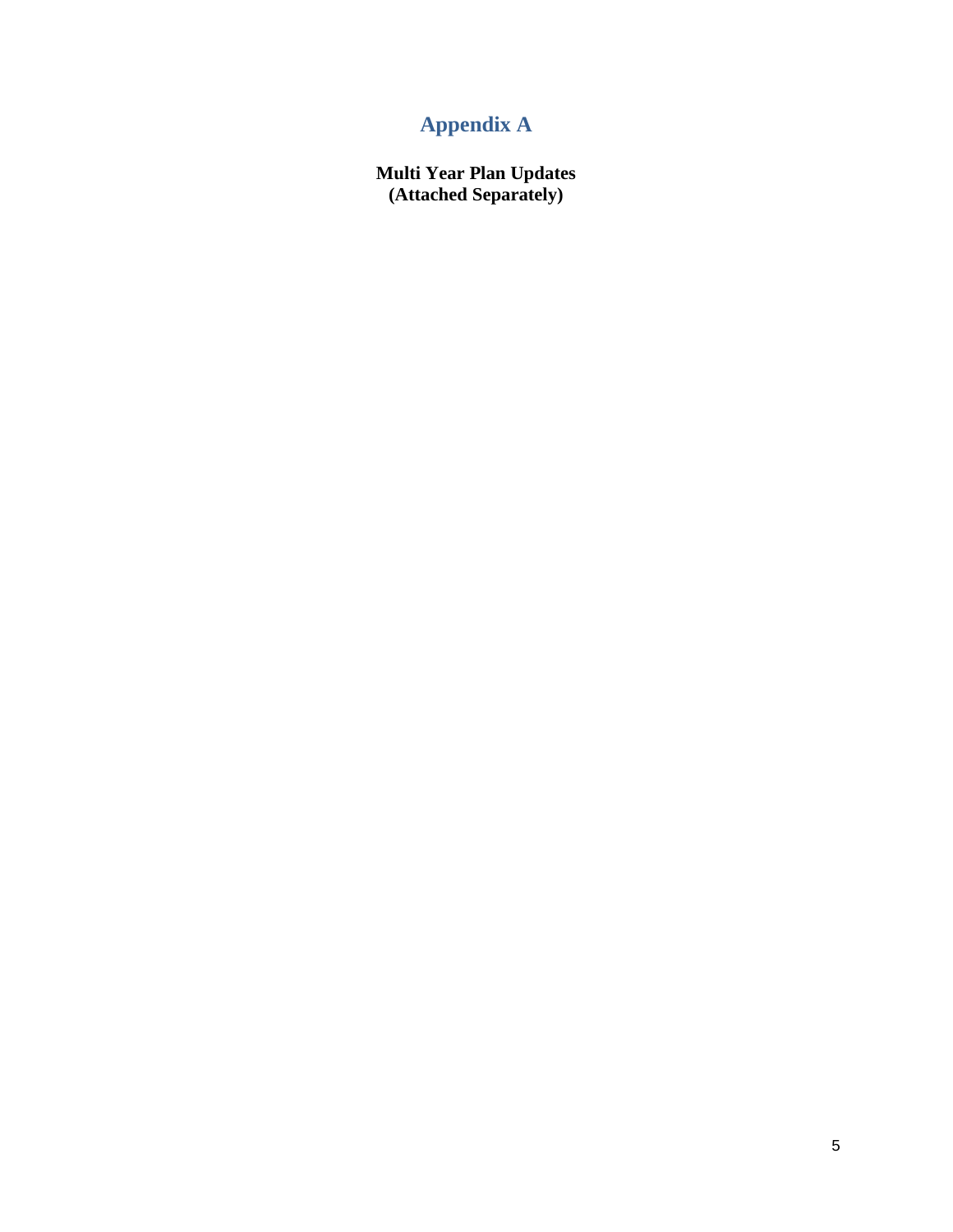## **Appendix B**

### **Members of the King's Accessibility Advisory Group**

<span id="page-5-0"></span>Members may be reached via email to **accessibility@kings.uwo.ca**.

| <b>Department</b>                                        | <b>Committee Member</b>                                                     |
|----------------------------------------------------------|-----------------------------------------------------------------------------|
| Services for Students with Disabilities                  | Manager, Student Wellness                                                   |
| Services for Students with Disabilities                  | <b>Assistive Technology Support</b>                                         |
| Residence, Conference Services and Student<br>Activities | <b>Associate Dean of Students</b>                                           |
| <b>Human Resources</b>                                   | Director of Human Resources (Chair)<br><b>Human Resources Coordinator</b>   |
| <b>Information Technology Services</b>                   | Director of IT                                                              |
| <b>School of Social Work</b>                             | Manager                                                                     |
| <b>Physical Plant Department</b>                         | Director of Physical Plant Department                                       |
| Academic Dean's Office                                   | Academic Counsellor                                                         |
| King's Library                                           | Associate Librarian and Head: Technical and<br><b>Information Resources</b> |
| King's Faculty                                           | <b>Disability Programs Coordinator</b>                                      |
| King's Students' Council                                 | <b>Accessibility Representative</b>                                         |
| <b>ASL</b> Interpreter                                   |                                                                             |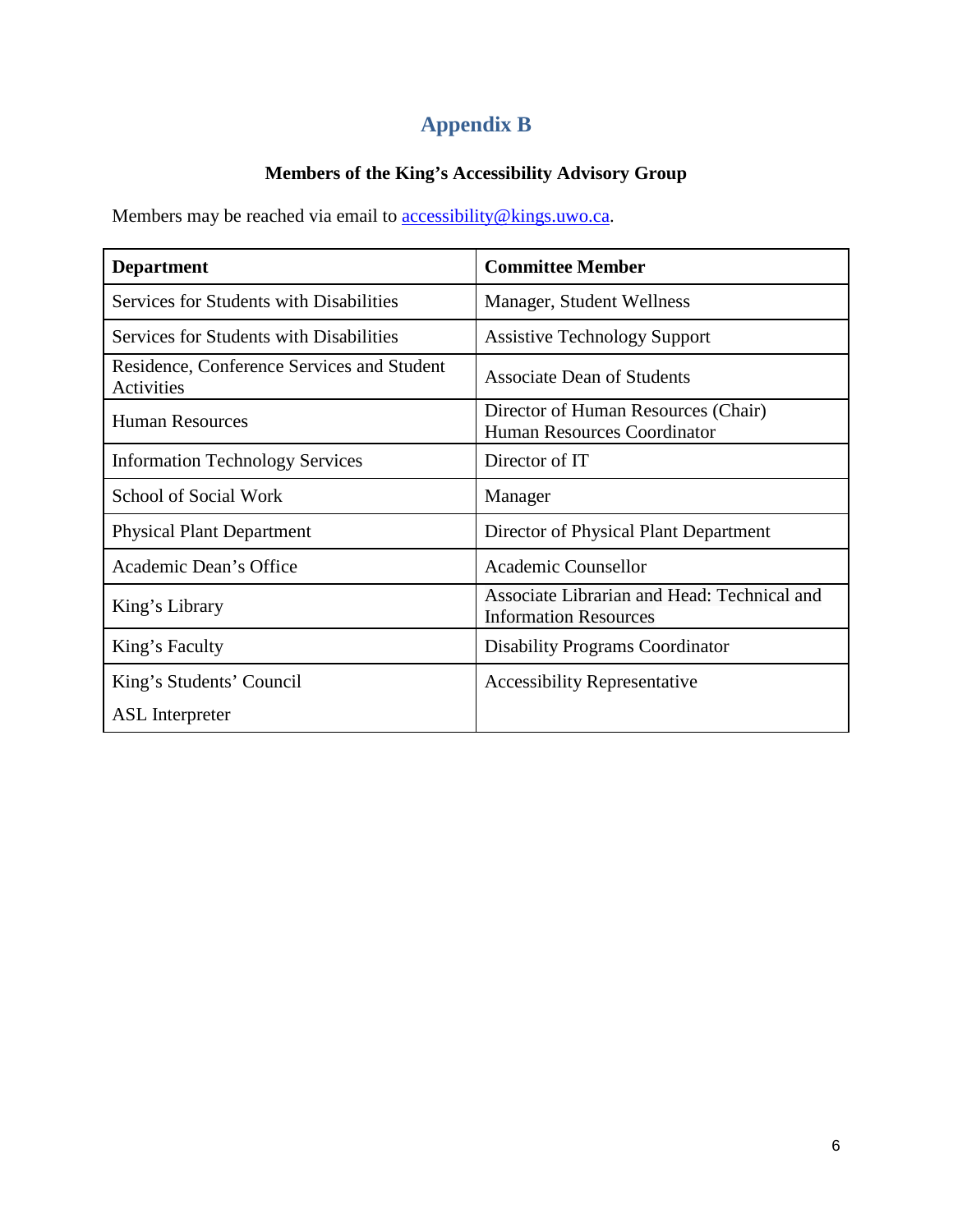## **Appendix C**

### **Assistive Technologies at King's**

<span id="page-6-0"></span>

| <b>LOCATION</b> | <b>EQUIPMENT</b>                      | <b>SOFTWARE</b>                               | <b>COMMENTS</b> |
|-----------------|---------------------------------------|-----------------------------------------------|-----------------|
| <b>BH</b> 108   | 8 exam desktop systems<br>$\bullet$   | Windows 7<br>$\bullet$                        |                 |
|                 |                                       | <b>Word 2007</b><br>$\bullet$                 |                 |
|                 |                                       | PowerPoint 2007<br>$\bullet$                  |                 |
|                 |                                       | Excel 2007<br>$\bullet$                       |                 |
|                 |                                       | Kurzweil 3000<br>$\bullet$                    |                 |
|                 |                                       | <b>Dragon Naturally Speaking</b><br>٠         |                 |
|                 |                                       | ZoomText<br>$\bullet$                         |                 |
|                 | 1 exam desktop system                 | Windows 7<br>$\bullet$                        |                 |
|                 | (Room 5)                              | <b>Word 2007</b><br>$\bullet$                 |                 |
|                 |                                       | PowerPoint 2007<br>$\bullet$                  |                 |
|                 |                                       | Excel 2007<br>$\bullet$                       |                 |
|                 |                                       | Kurzweil 3000                                 |                 |
|                 |                                       | <b>Dragon Naturally Speaking</b><br>$\bullet$ |                 |
|                 |                                       | ZoomText<br>$\bullet$                         |                 |
|                 |                                       | Jaws                                          |                 |
|                 | 1 CCTV Magnification<br>$\bullet$     |                                               |                 |
|                 | system (Room 5)                       |                                               |                 |
|                 | 1 proctor desktop system<br>$\bullet$ | Windows 7<br>$\bullet$                        |                 |
|                 |                                       | <b>Word 2007</b><br>$\bullet$                 |                 |
|                 |                                       | PowerPoint 2007<br>٠                          |                 |
|                 |                                       | Excel 2007<br>٠                               |                 |
|                 |                                       | ZoomText                                      |                 |
| Library         | 1 desktop system<br>$\bullet$         | Windows 7<br>$\bullet$                        |                 |
| Access Lab 1    | 1 27 inch monitor<br>$\bullet$        | <b>Word 2007</b><br>$\bullet$                 |                 |
|                 | 1 flatbed scanner<br>$\bullet$        | PowerPoint 2007<br>$\bullet$                  |                 |
|                 | <b>USB</b> speakers<br>$\bullet$      | Excel 2007                                    |                 |
|                 | 1 CCTV Magnification<br>$\bullet$     | Kurzweil 3000<br>$\bullet$                    |                 |
|                 | system                                | <b>Dragon Naturally Speaking</b><br>$\bullet$ |                 |
|                 | 1 Dragon headset                      | ZoomText<br>$\bullet$                         |                 |
|                 |                                       | Jaws                                          |                 |
|                 |                                       | Inspiration<br>$\bullet$                      |                 |
| Library         | 1 desktop system<br>$\bullet$         | Windows 7<br>$\bullet$                        |                 |
| Access Lab 2    | 1 27 inch monitor<br>$\bullet$        | <b>Word 2007</b><br>٠                         |                 |
|                 | 1 flatbed scanner<br>$\bullet$        | PowerPoint 2007<br>$\bullet$                  |                 |
|                 | <b>USB</b> speakers<br>$\bullet$      | Excel 2007<br>$\bullet$                       |                 |
|                 | 1 CCTV Magnification<br>$\bullet$     | Kurzweil 3000<br>$\bullet$                    |                 |
|                 | system                                | <b>Dragon Naturally Speaking</b><br>$\bullet$ |                 |
|                 | 1 Dragon headset                      | ZoomText                                      |                 |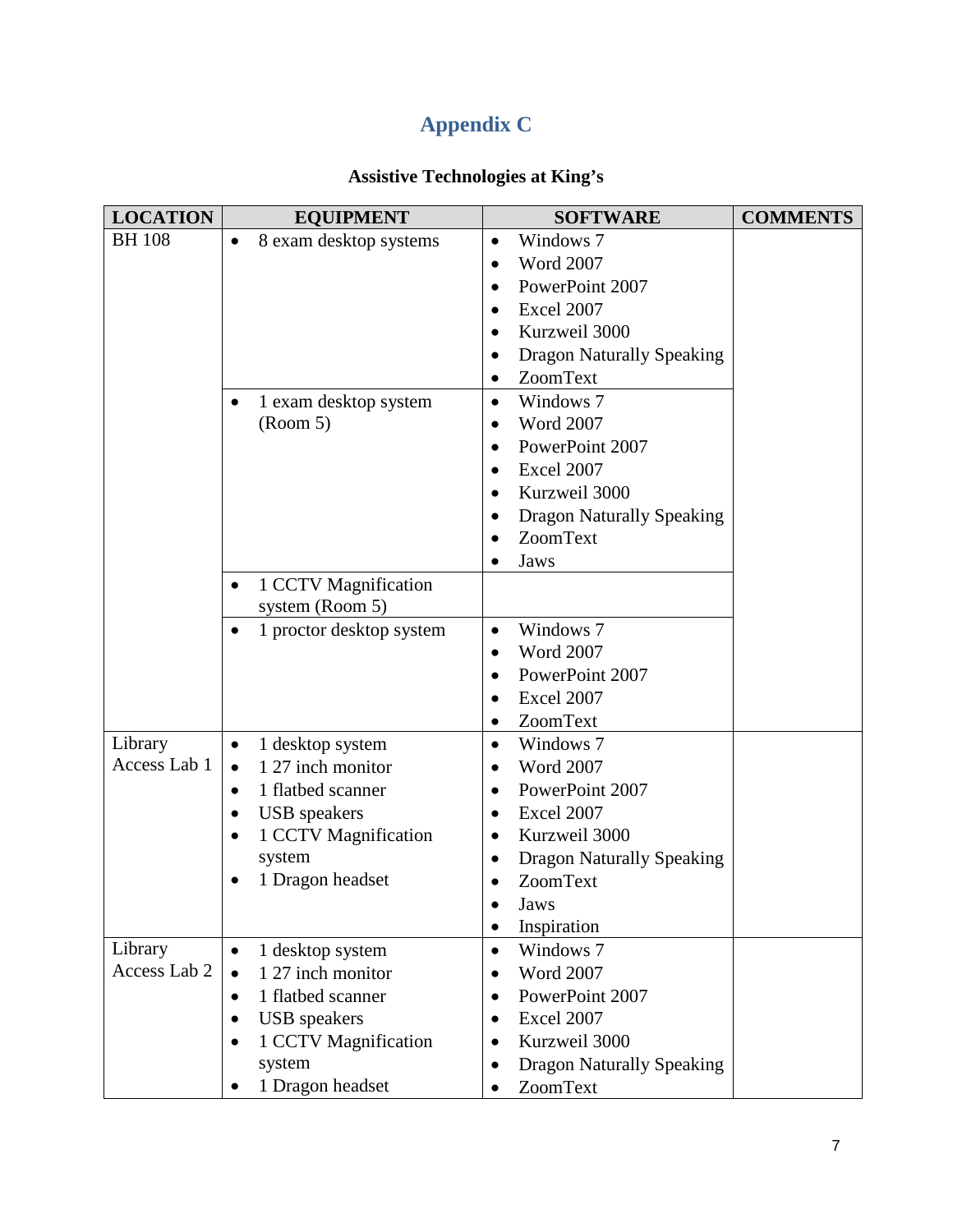| <b>LOCATION</b>     | <b>EQUIPMENT</b>                          | <b>SOFTWARE</b>                               | <b>COMMENTS</b> |
|---------------------|-------------------------------------------|-----------------------------------------------|-----------------|
|                     |                                           | Jaws<br>$\bullet$                             |                 |
|                     |                                           | Inspiration<br>$\bullet$                      |                 |
|                     |                                           | Scientific Notebook                           |                 |
| <b>Student Life</b> | 2 desktop systems<br>$\bullet$            | Windows 7<br>$\bullet$                        |                 |
| Centre              | 2 27inch monitors<br>$\bullet$            | <b>Word 2007</b><br>$\bullet$                 |                 |
| Access Lab 3        | 1 flatbed scanner<br>$\bullet$            | PowerPoint 2007<br>$\bullet$                  |                 |
|                     | <b>USB</b> speakers<br>$\bullet$          | Excel 2007<br>$\bullet$                       |                 |
|                     | 1 CCTV Magnification                      | Kurzweil 3000                                 |                 |
|                     | system                                    | <b>Dragon Naturally Speaking</b><br>$\bullet$ |                 |
|                     | 2 Dragon headsets                         | ZoomText<br>$\bullet$                         |                 |
|                     | Interactive projector system<br>$\bullet$ | Jaws<br>$\bullet$                             |                 |
|                     | with Windows tablet &                     | Inspiration<br>$\bullet$                      |                 |
|                     | Bluetooth keyboard &                      |                                               |                 |
|                     | mouse                                     |                                               |                 |
|                     | Whiteboard painted wall                   |                                               |                 |
| <b>W022-A</b>       | 1 exam desktop system<br>$\bullet$        | Windows 7<br>$\bullet$                        |                 |
|                     |                                           | <b>Word 2007</b><br>$\bullet$                 |                 |
|                     |                                           | PowerPoint 2007                               |                 |
|                     |                                           | Excel 2007<br>$\bullet$                       |                 |
|                     |                                           | Kurzweil 3000<br>$\bullet$                    |                 |
|                     |                                           | <b>Dragon Naturally Speaking</b><br>٠         |                 |
|                     |                                           | ZoomText                                      |                 |
|                     |                                           | Jaws<br>$\bullet$                             |                 |
| W022-C              | 1 employee desktop system<br>$\bullet$    | Windows 7<br>$\bullet$                        | System used     |
|                     | 1 22-inch monitor and<br>$\bullet$        | Office 2013<br>$\bullet$                      | for training    |
|                     | wireless keyboard and                     | Kurzweil 3000<br>$\bullet$                    | only and not    |
|                     | mouse for training                        | <b>Dragon Naturally Speaking</b><br>$\bullet$ | available for   |
|                     | 1 dragon headset                          | Inspiration<br>$\bullet$                      | open student    |
| Exam                | 16 exam laptop systems<br>$\bullet$       | Windows 7<br>$\bullet$                        | use             |
| Laptops             | 4 exam tablet PC systems                  | <b>Word 2007</b><br>$\bullet$                 |                 |
|                     |                                           | PowerPoint 2007                               |                 |
|                     |                                           | Excel 2007<br>$\bullet$                       |                 |
|                     |                                           | Microsoft accessibility<br>$\bullet$          |                 |
|                     |                                           | features                                      |                 |
|                     |                                           | Tablet accessibility<br>$\bullet$             |                 |
|                     |                                           | features                                      |                 |
| Training            | 1 MAC Book Pro Laptop<br>$\bullet$        | Office 2011<br>$\bullet$                      |                 |
| Items               |                                           | Dragon Dictate 3<br>$\bullet$                 |                 |
|                     | 2 iPads<br>$\bullet$                      | Various Apps<br>$\bullet$                     |                 |
|                     | 2 LiveScribe Smart Pens<br>$\bullet$      |                                               |                 |
| As needed           | French USB keyboard<br>$\bullet$          | Loaner licenses for Dragon<br>$\bullet$       |                 |
|                     | Slant writing surfaces                    | Kurzweil 3000 web                             |                 |
|                     |                                           |                                               |                 |